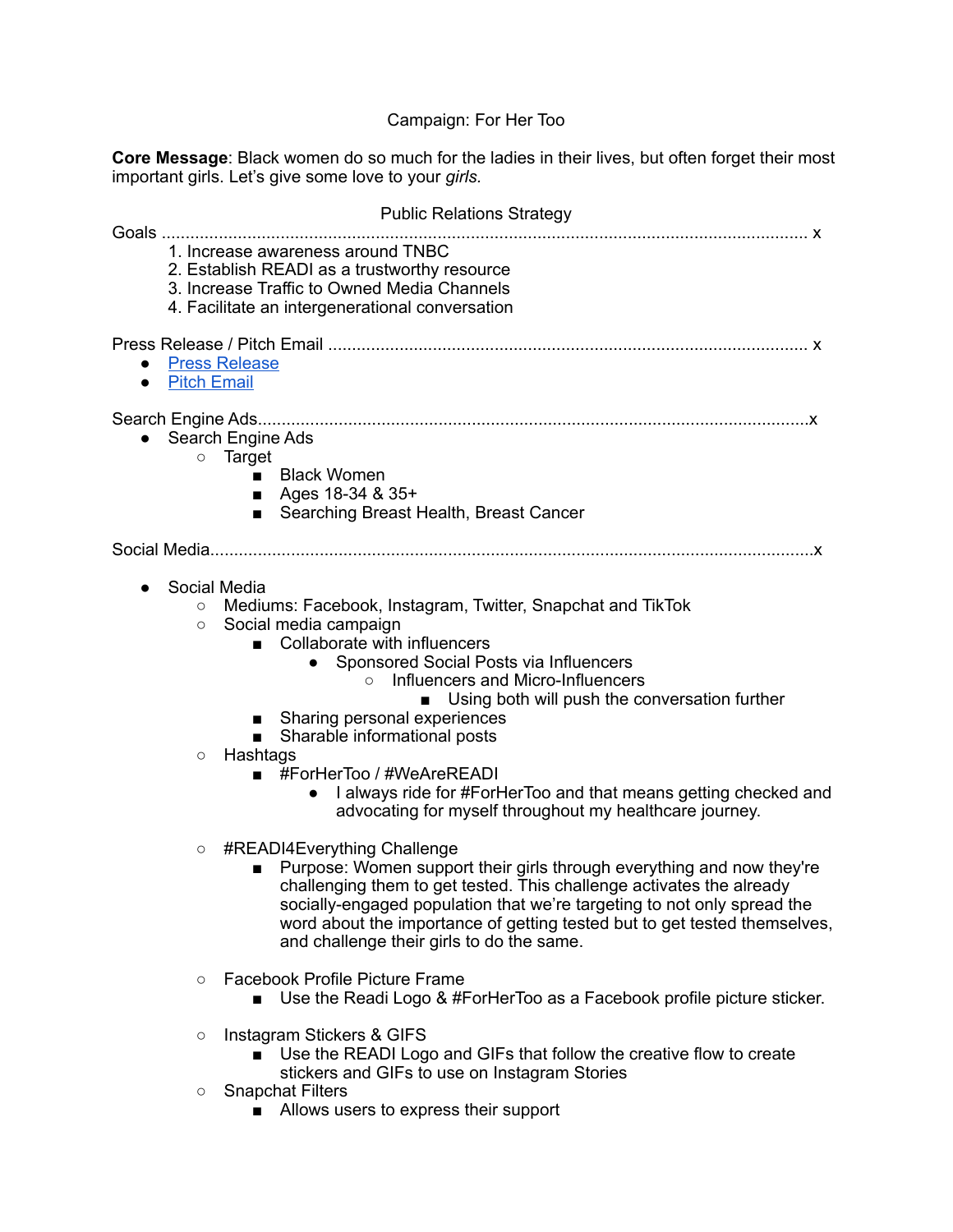Influencers..................................................................................................................................x

- Real Women Within the TNBC Community
	- o **@rickidove**
	- o @phenomenal\_tricia
	- o @ cavatanita
	- @pretty.sic
	- o @vonceil b
- **Black Doctors in the Medical Field** 
	- @elissiaphd
	- @DrKameelahSays
- NYC Based Instagram Influencers
	- @kellyaugustine
	- @ontheQtrain
	- @khadeeniam
	- @theyoungsmiths
	- @mynameisjessamyn
	- @aBrooklynBabe

Media Tour..................................................................................................................................x

 $\bullet$  TV

- Good Morning America / Robin Roberts
- Today with Hoda and Jenna / Hoda Kotb
- The Tamron Hall Show
- The REAL
- Radio
	- Terrestrial Radio w/ DJ Live Read
	- Hot 97/Ebro in the Morning
	- Power 105.1/The Breakfast Club & The Breakfast Club Podcast
	- WBLS/Deia Vu in the Afternoon

Experiential Marketing................................................................................................................x

- COVID-19 Friendly
	- Webinars/Zoom Events
		- Panel Discussion
			- Panelists: Instagram Influencer Doctors, NYC Influencers, TNBC Community Instagram Influencers and Partnered Physicians, as listed below
		- Self-Care Sundays
			- help participants build their at home self-care kits and arm them with the knowledge about relaxation, *light* mental health, and a guide on taking care of your girls
			- via Zoom
			- Partner with Black owned businesses to expand the our reach and share exclusive deals for registered participants
- Dining Event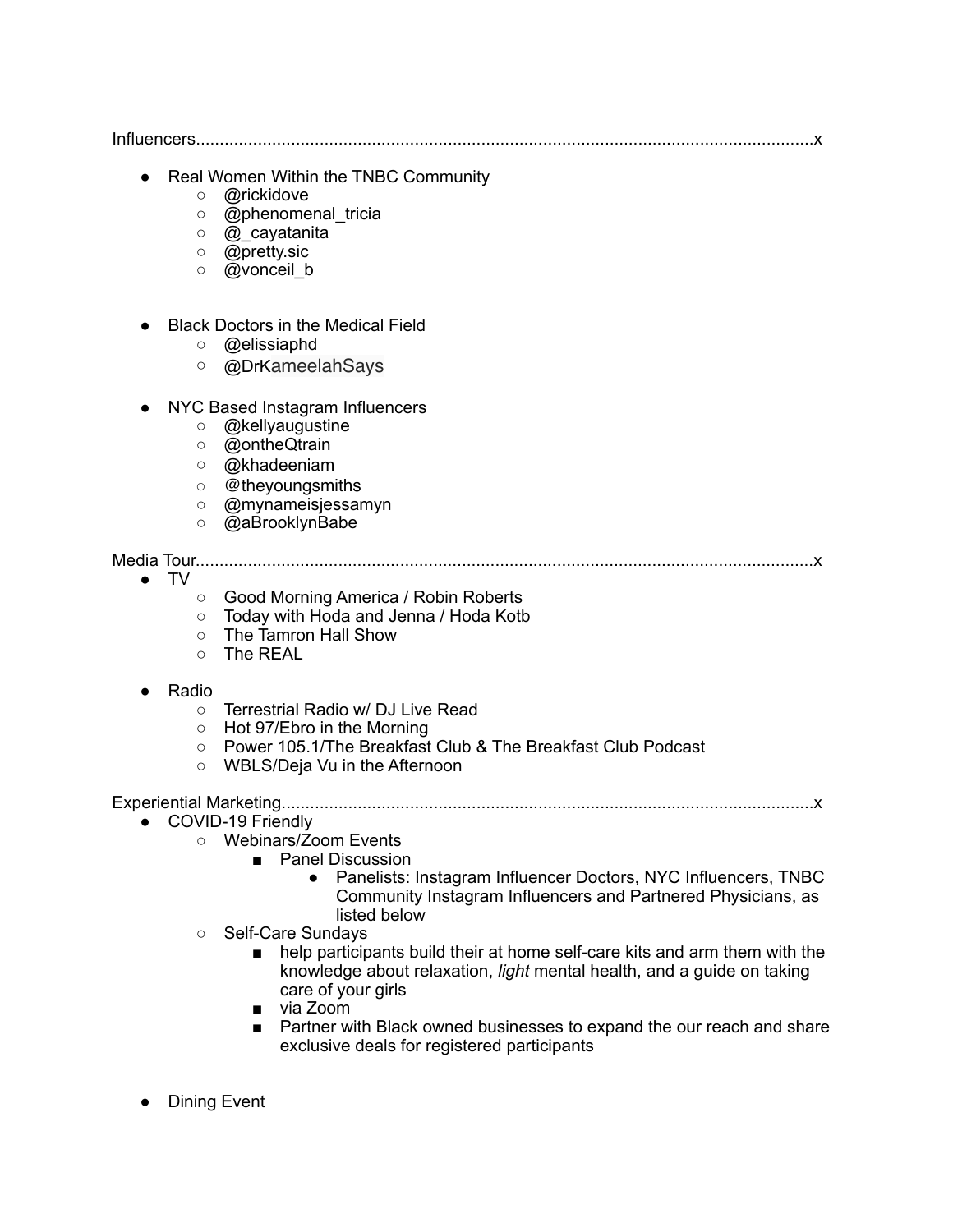- "The Legacy of Our Girls"/ "The State of The Girls"
- Goal: Create the space for fellowship, sisterhood and instagrammable moments
	- Gala
		- Focused on fundraising, while galvanizing political and community support and celebrating the TNBC community.
	- Brunch Event
		- The event will have speakers, doctors, authors, and "empowerment speakers" that will provide a space for women to be surrounded by their sisters while learning and gaining knowledge. Ultimately, activating them to become better advocates for themselves in their healthcare journeys and encouraging the women around them to do the same.

Partnerships ............................................................................................................................. x

- Partner with Black Owned Companies
	- **Wine**: McBride Sisters Collection: Black Girl Magic & The Guilty Grape
	- **NYC Food**: Brooklyn Chop House, The Gold Room, Amarachi, Chocolat, Melba's, Sister's Caribbean Cuisine, Bodega 88, Casa Del Toro, Le Soleil, Kokomo, etc
	- **Candles**: The Black Home, Johanna Howard Home, Harlem Candle Company, and Joe and Monroe
	- **Personal Care**: BLK+GRN and Golde
	- **○ Cosmetics**: Hyper Skin and Mented Cosmetics
- Black Physicians, Scientists and Researchers
	- Dr. Arnethea L. Sutton: Her research focuses on breast cancer disparities across the continuum. Dr. Sutton is interested in developing methods to improve genetic counseling and testing uptake amongst Black women at-risk of hereditary breast and ovarian cancer
	- Dr. Lori Wilson: Cancer Surgeon at Howard University Medical Hospital: From Doctor to Patient
	- Dr. Elissia Tenea Franklin: Scientist and Research Her Podcaster

Paraphernalia............................................................................................................................ x

- Purpose: Will continue the conversation outside of set campaigns and give women the opportunity to continue to share their experiences in their daily lives.
- Shirt Copy:
	- #Readi4Everything
	- #ForHerToo

Media List ................................................................................................................................. x

● Journalists

- Ivie Ani, New York based journalist works as a freelancer
- Keli Goff, New York based journalist works as a freelancer
- Patrice Peck, New York based Race and Culture Journalist
- **○** Linda Villarosa, New York Times Magazine Contributing Writer, Author, College Professor
- Publications
	- The New York Times